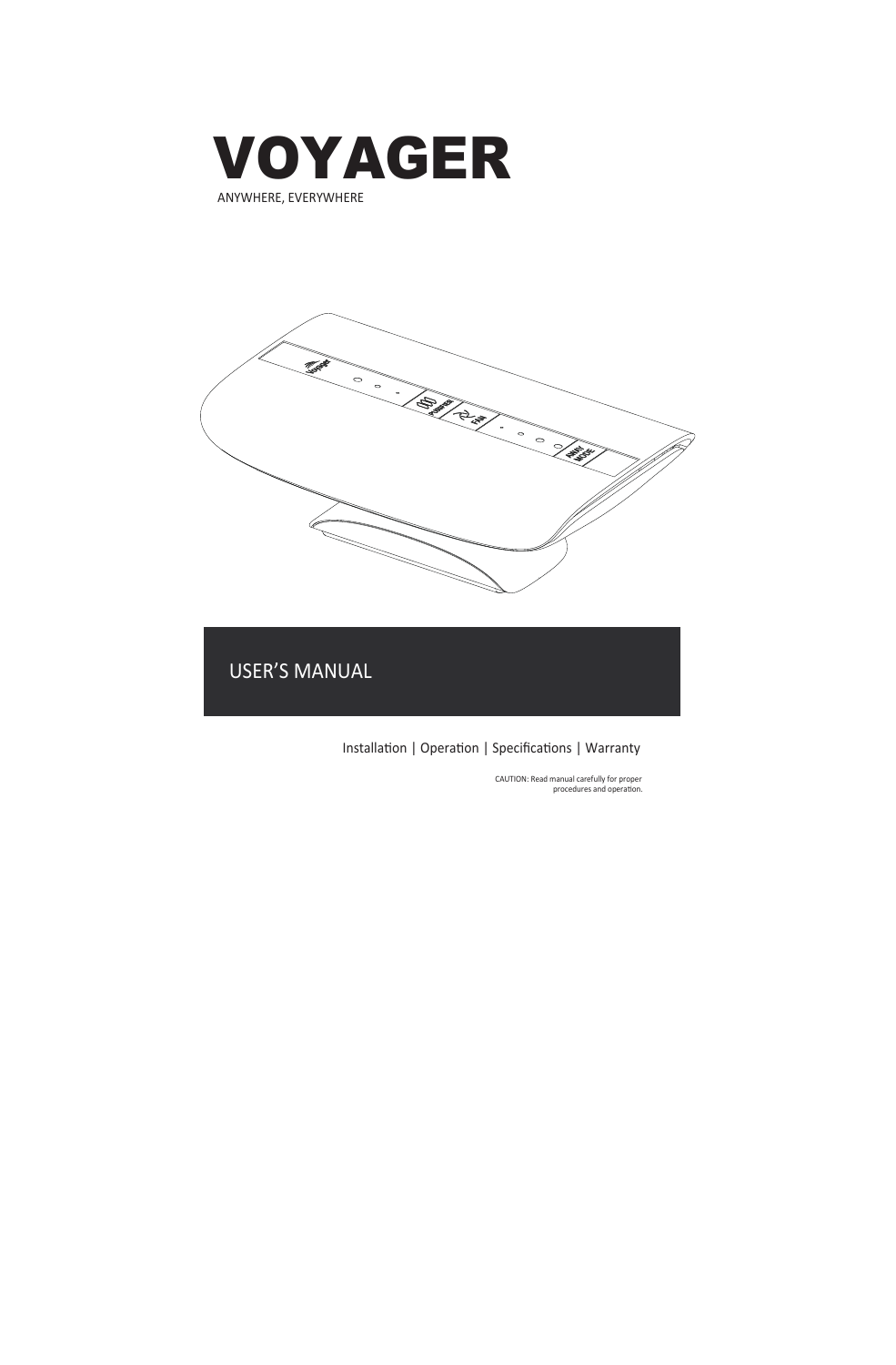| Specifications 2                   | • 12VDC or 110 - 240 VAC 50/60Hz                                |
|------------------------------------|-----------------------------------------------------------------|
| Control Pad Layout  3              | • Operating Temperature:<br>45°F - 100°F (7°C - 38°C)           |
| Parts and accessories  4           |                                                                 |
|                                    | • Maximum 10.7 watts                                            |
| Adjusting the Stand 5              | • Fixed 8.5 KV DC needle ion Gene                               |
| Effects of high or low voltages on | • 3 speed fan                                                   |
| Vayager when using the 12vdc car   | . Fuse (12VDC adapter only):                                    |
|                                    | 2 amp Buss type                                                 |
| Power Adapters 6                   | • Size: 6.02" x 4.13" x 2.2"<br>15.3cm x 10.5cm x 5.6cm w/o bas |
|                                    | • Weight: 8 ounces (.23kg)                                      |
|                                    |                                                                 |
|                                    |                                                                 |
| Troubleshooting 8                  |                                                                 |
| Limited 1 year warranty9           |                                                                 |
| FCC declaration of conformity10    |                                                                 |
|                                    |                                                                 |

- 
- Operating Temperature: 45°F - 100°F (7°C - 38°C)
- Maximum 10.7 watts
- Fixed 8.5 KV DC needle ion Generator
- 3 speed fan
- ï Fuse (12VDC adapter only): 2 amp Buss type
- ï Size: 6.02" x 4.13" x 2.2" 15.3cm x 10.5cm x 5.6cm w/o base

2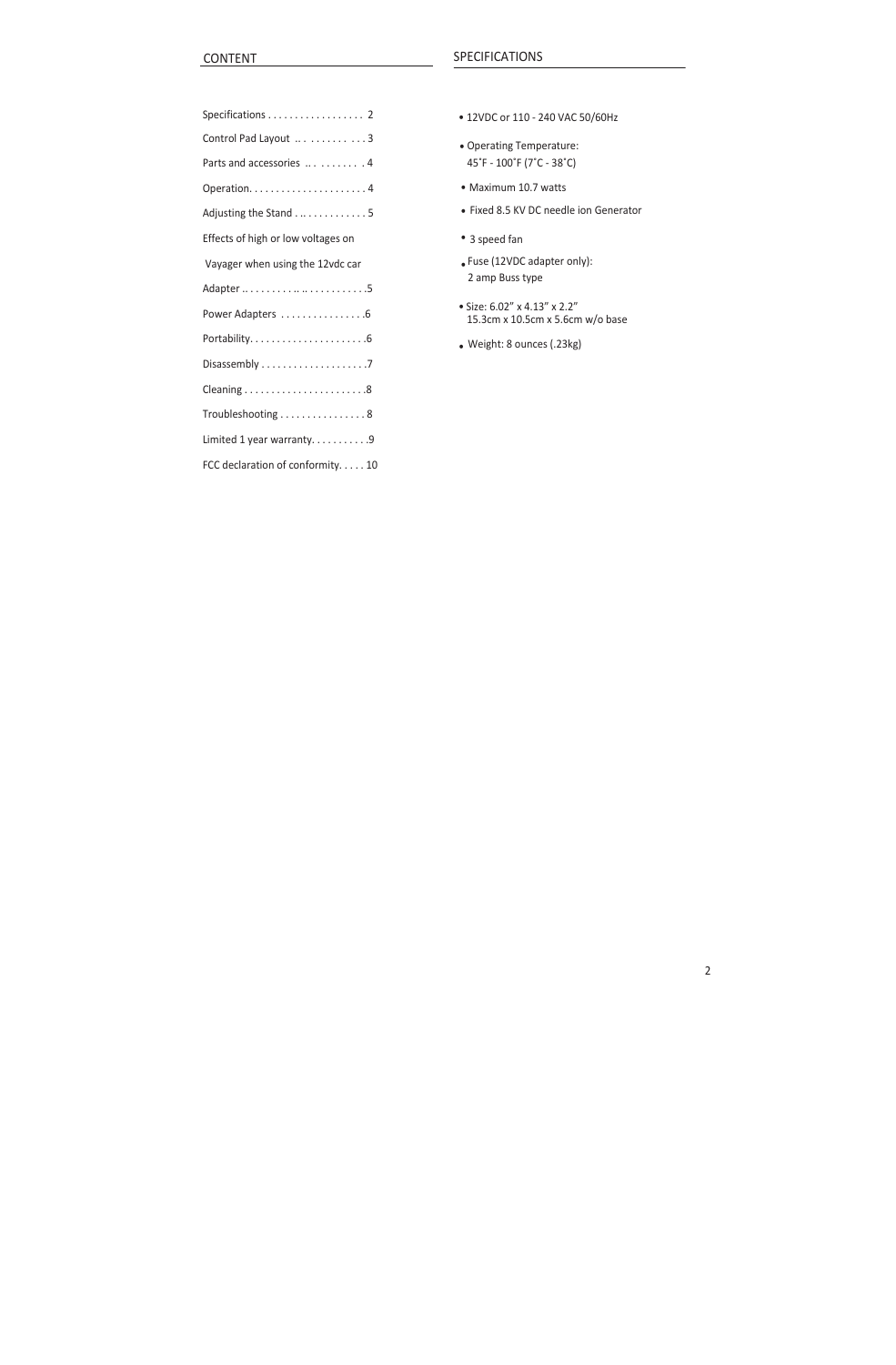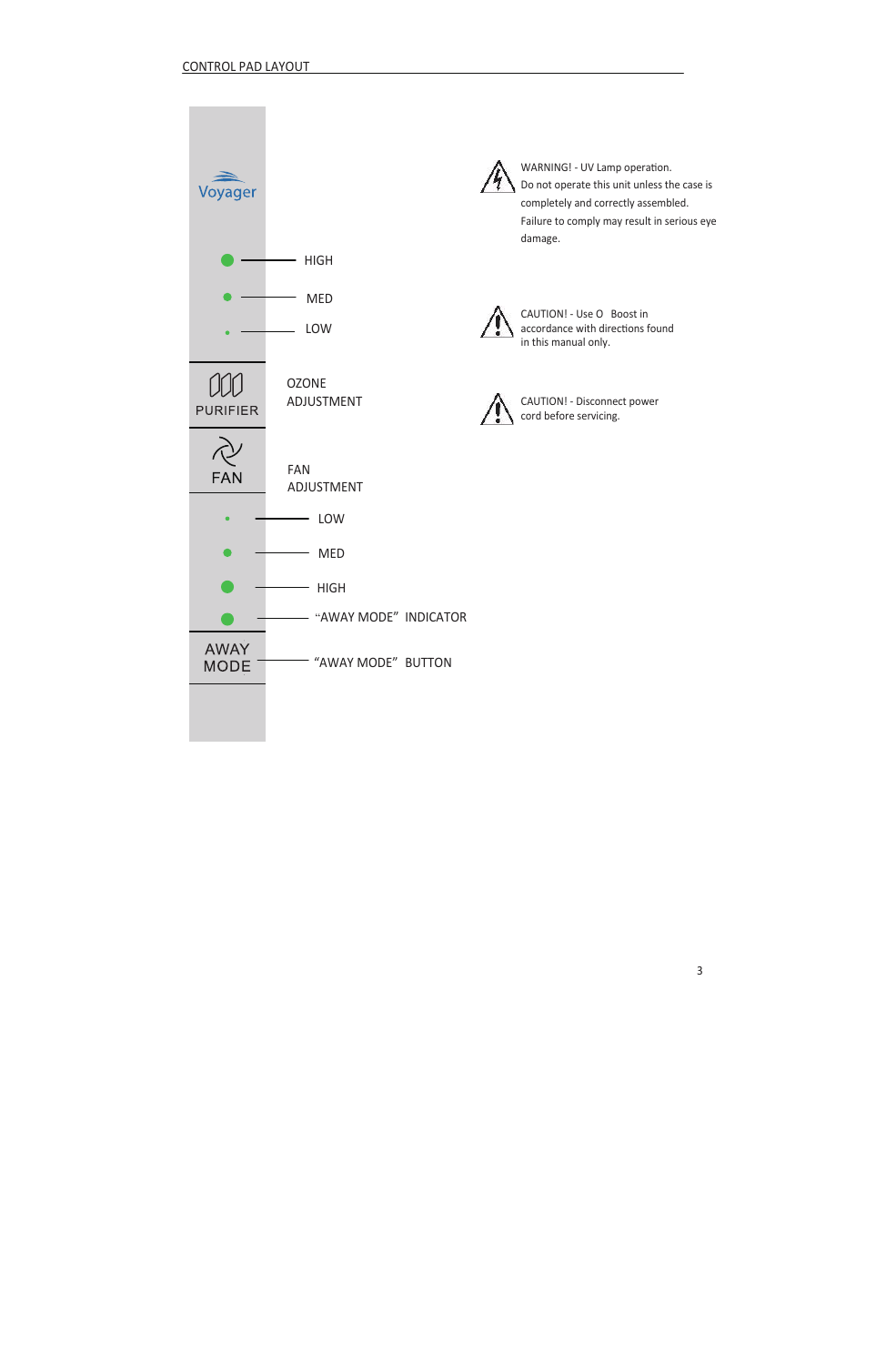# PARTS AND ACCESSORIES

- A. Voyager Air Purifier
- B. Rubber Pad
- C. 2.0 AMP FUSE
- D. AC ADAPTER
- E. 12VDC ADAPTER



# **OPERATION**

1. Adjust the plastic stand and set the unit on the rubber pad if preferred (see page 4).

2. Plug in either the 12VDC car adapter or the AC adapter.

3. Adjust Air Flow by pressing FAN button. There are 3 fan speeds to select from. You may also turn fan off for silent operation while UV lamp, ion generation, and ozone will keep working.

4. Adjust ozone level by pressing the Purifier button.

5. Pressing "Away Mode" button will activate unit's strongest mode for sanitation and maximum results. We call it "Away mode"because it is not recommended for humans and pets to be present while unit produces maximum levels of ozone. "Away Mode"will run for 30 minutes and shut unit completely off after 30 minutes automatically.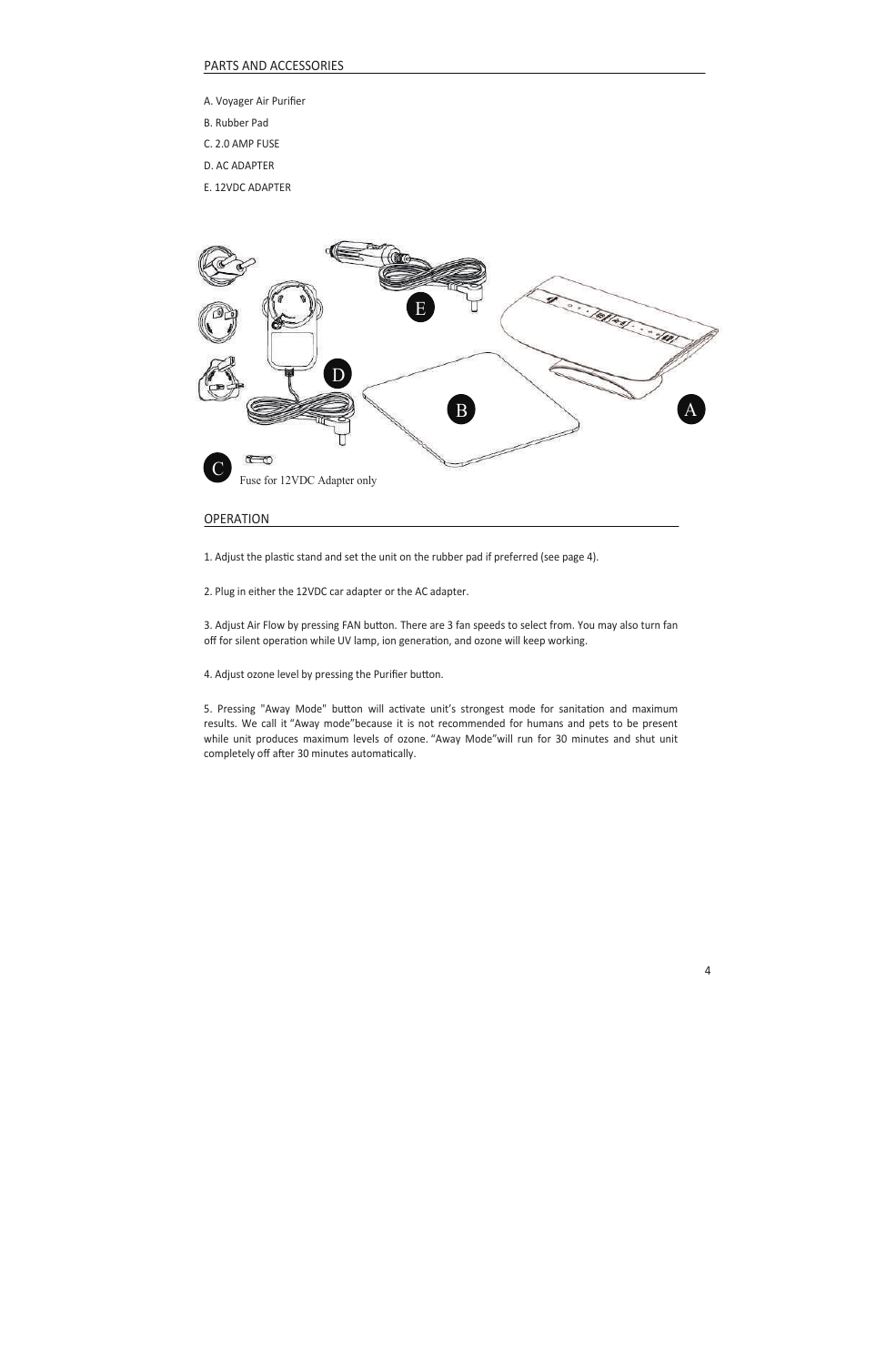Voyager stands well depending on the gear fitting location of the base, when you upward or downward th e unit to any angle you wish (Stopped on the limit range of the base)



# EFFECTS OF HIGH OR LOW VOLTAGES ON VOYAGER WHEN USING THE 12VDC CAR ADAPTER

Voyager has an operating voltage range of 11 VDC to 14.6 VDC. If the voltage coming into the unit is too high, the unit may blow the 12VDC adapter fuse. This type of problem usually indicates something is wrong with a vehicle's electrical system. If the unit shuts down while using the 12VDC adapter and you are unsure of the cause, check the adapter fuse. If the fuse is not blown, test the unit using the supplied AC adapter. Once the voltage problem (drained car battery, electrical system problem, etc.) is corrected by a qualified service person, you will be able to resume using your Voyager with the 12VDC adapter.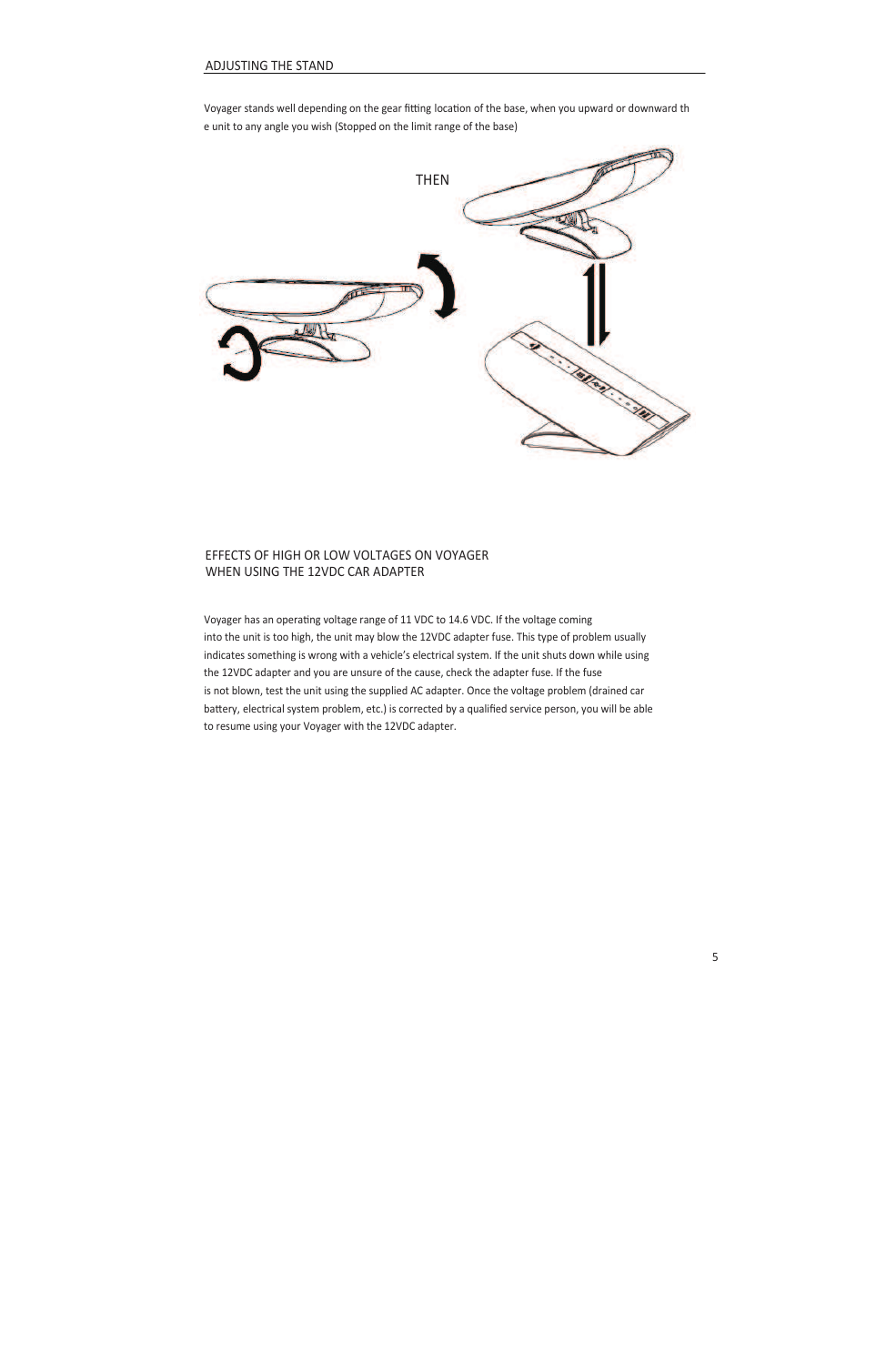# POWER ADAPTERS

Voyager comes with both a 12 volt DC car adapter and a 100 - 240 volt, 50/60 Hz AC adapter with interchangeable plugs.

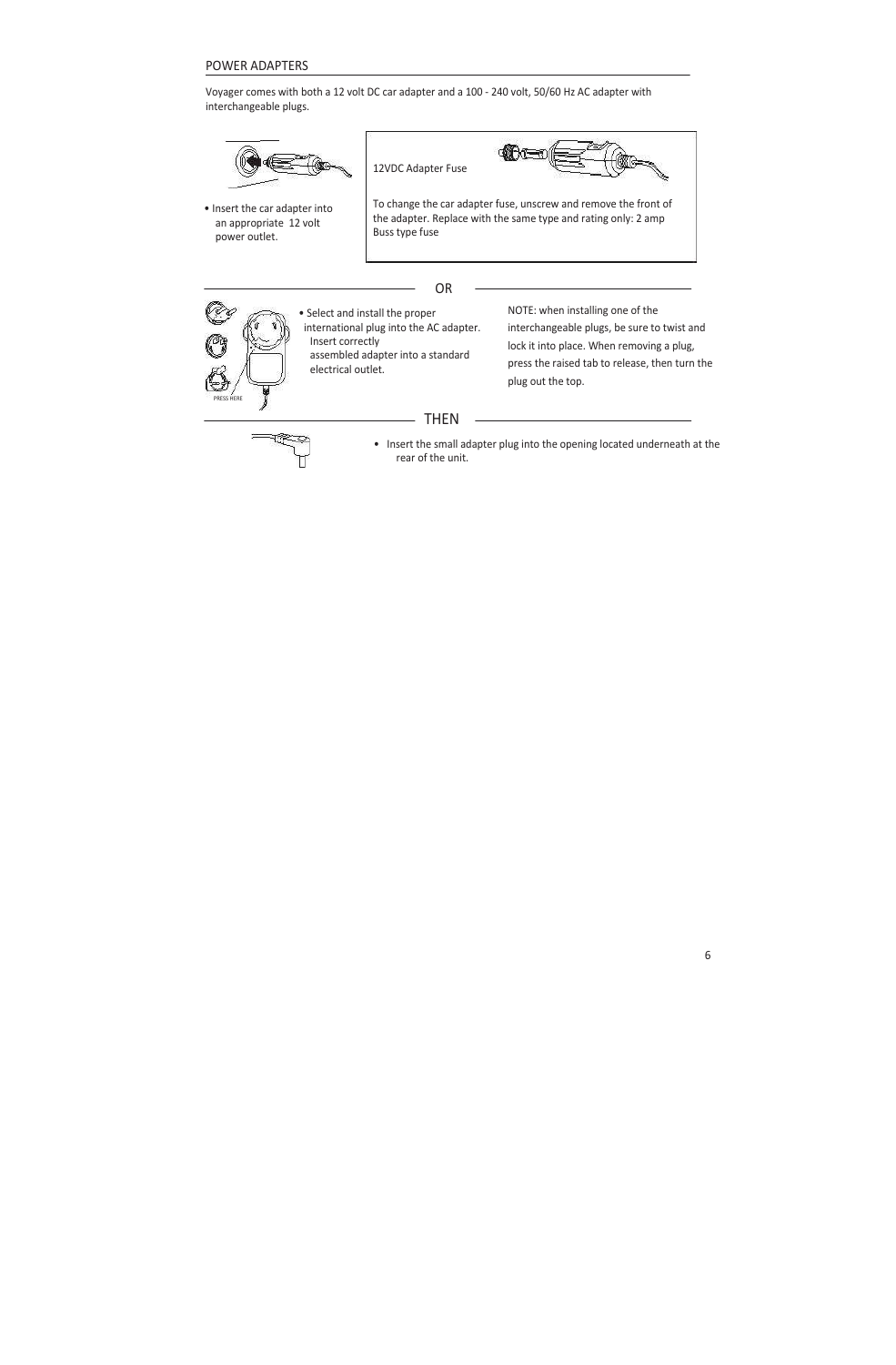



3. Disconnect the two leads of the Ozone Plate Assembly from the main circuit board.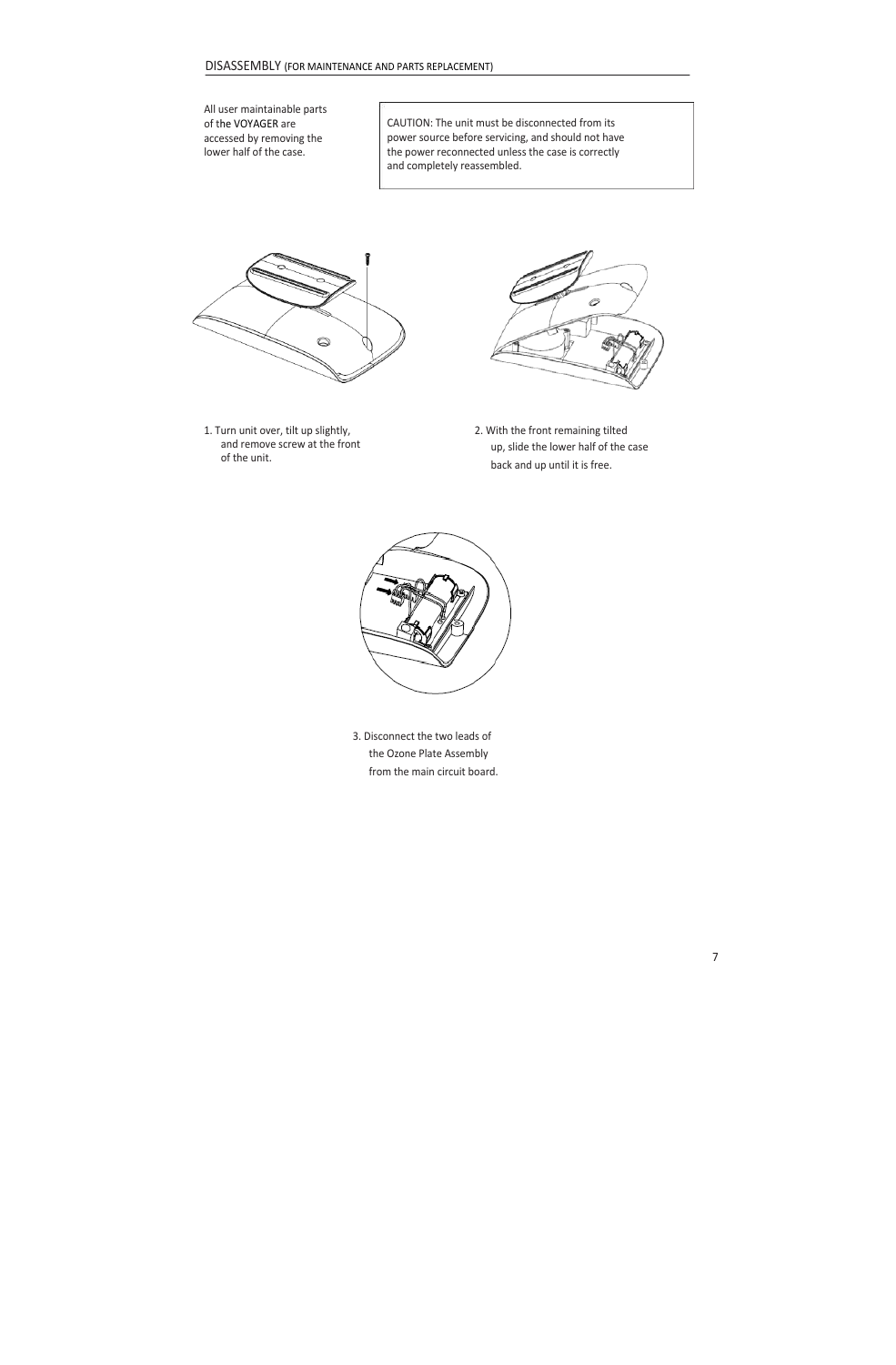# CLEANING

Depending on conditions, your Voyager will require periodic cleaning of certain internal components every one to three months.

To perform proper cleaning, remove the Ozone Plate Assembly as shown (see Disassembly, page 7).

Target - Clean the target by gently removing dust with a small, soft brush.

UV Bulb - The UV bulb should be gently wiped with a soft, dry cloth. Avoid handling the UV bulb more than necessary. Purification Plate - The top area of the Purification Plate can be cleaned with ammonia or alcohol and a cotton

swab. Do not use water. Allow to dry thoroughly.

Case - Clean the exterior case of your Voyager with a soft cloth dampened (not wet) with water. Do not use harsh chemicals or solvents.

Fan/Interior of unit - The interior and fan may be cleared of dust using canned air suitable for electronics.

NOTE: See page 8 for detail views of components.

### TROUBLESHOOTING

**WARNING:** Under no circumstances should your Voyager unit be operated while any part of the case is damaged, missing, or disassembled. If the case is damaged, return your unit for repair or replacement. Direct exposure to the internal UV light may cause eye damage.

#### **Unit does not operate/the OZONE does notoperate/all LEDs off**

- Unplug and reinsert the adapter plug and adapter to check where the power supply is plugged in to be sure it has power.
- If using the 12VDC car adapter, remove the fuse by unscrewing the end of the adapter and check to see if it is blown. Replace it with the same type and rating fuse only (see Specifications). If the fuse is not blown, check the outlet for proper voltage.

#### **UV bulb or OZONE may not be working**

- Press the PURIFIER button to turn the Purifier function ON.
- Remove the Ozone Plate Assembly, clean, and reinstall (see Disassembly and Cleaning)
- If cleaning and reinstalling does not correct the problem, replace the Ozone Plate Assembly (service kit #9950159).
- When looking through the rear inlet vents in low light you should see a slight bluish glow. If there is no glow replace the Ozone Plate Assembly

### **Lack of air flow**

- Make sure the intake vents are not blocked and the front of the unit is clear.
- Check to see if the fan is operating (if not, see above).

If your unit fails to operate properly after performing troubleshooting, contact your VOYAGER